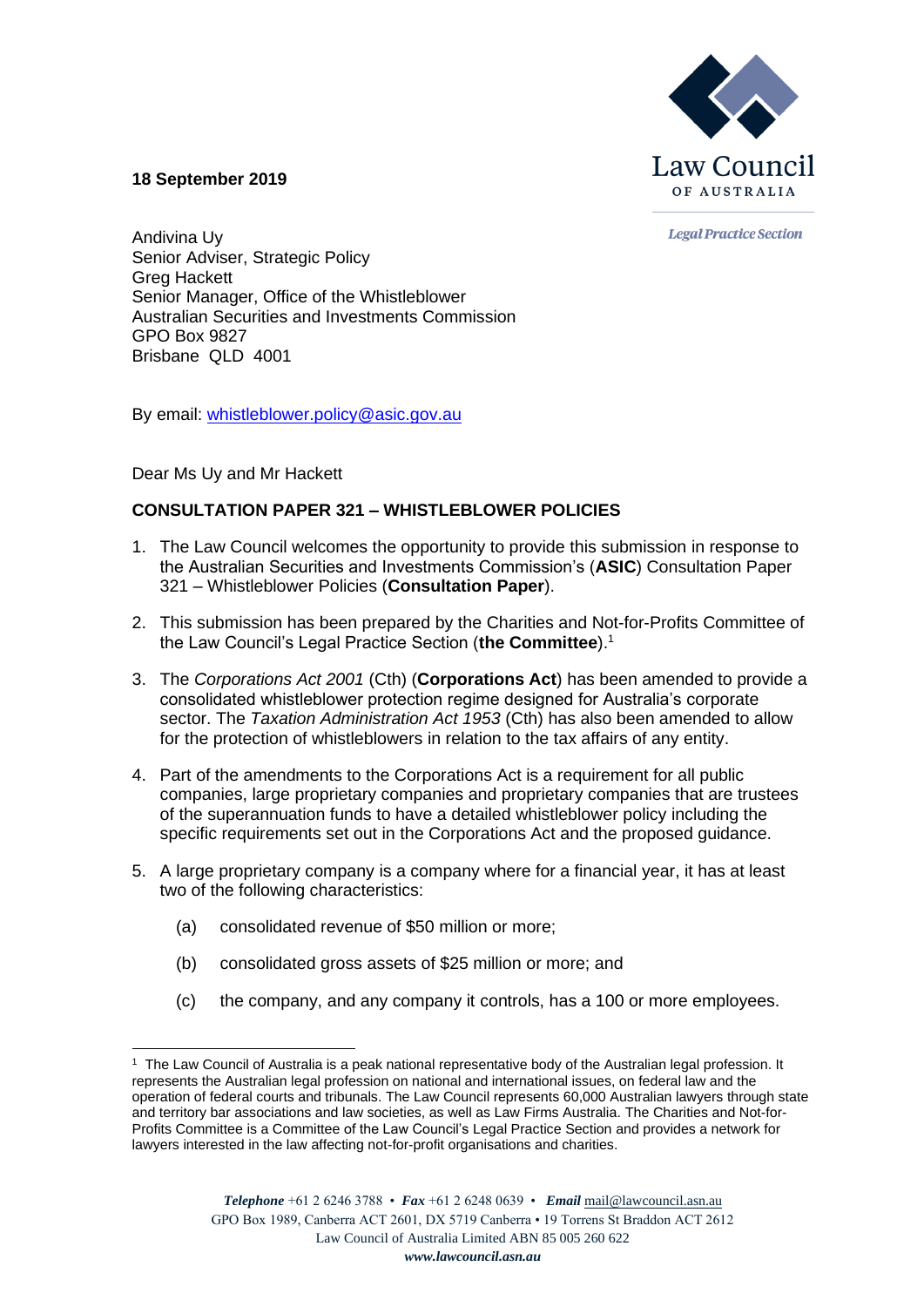6. While the whistleblower regime in the Corporations Act applies to a broader group than public and proprietary companies, the requirement for a prescriptive policy only applies to public companies, large proprietary companies and superannuation fund trustees. The Explanatory Memorandum accompanying the Treasury Laws Amendment (Enhancing Whistleblower Protections) Bill 2017 (Cth) noted:

*Only large or public entities are required to have a whistleblower policy. This is intended to minimise the risk of any disproportionate regulatory burden that would result from making it a universal company requirement irrespective of company or business size.*<sup>2</sup>

- 7. The summary of the regulation impact statement within the Explanatory Memorandum states 'there are no expected compliance costs for individuals or community organisations'.<sup>3</sup>
- 8. Under the amendments, ASIC has been given the power to grant relief from the requirement to have a whistleblower policy which conforms to the Corporations Act requirements, and ASIC is currently seeking views on whether it should use these powers to provide legislative relief to public companies that are small not-for-profits or charities.
- 9. Relating to the power to provide relief, the Explanatory Memorandum noted:

*The benefits of this [the whistleblower policy] requirement in encouraging good corporate culture and governance could be outweighed by reduced flexibility and unnecessarily high compliance costs*. 4

10. The requirements of the policy are extensive (evidenced by requiring 50 pages of ASIC guidance on the content) and will most likely require a lawyer or compliance officer to ensure all the requirements are met. The policy guidelines indicate the focus on the financial services sector in the section on 'disclosable matters'. Charities are known to wish to be compliant and may consider the recommendations in the ASIC guidance as requirements. Given the lack of advisors familiar with the charity sector, many charities may be advised that all recommendations should be met despite the challenges this may present. For example, many charities are unlikely to have a sufficient range of personnel in their management structures to satisfy the whistleblower protection officer and the whistleblower investigation officer roles as suggested in the guidance.

# **Consultation Paper Question C1**

- 11. In summary, the Committee is of the view that relief from subsection 1317AI(5) of the Corporations Act should be provided to all charities due to the:
	- (a) low risk of misconduct and improper state of circumstances or affairs;
	- (b) good organisational cultures and governance;

<sup>2</sup> Explanatory Memorandum, Treasury Laws Amendment (Enhancing Whistleblower Protections) Bill 2017 (Cth) [2.127]. 3 Ibid 4.

<sup>4</sup> Ibid [2.128].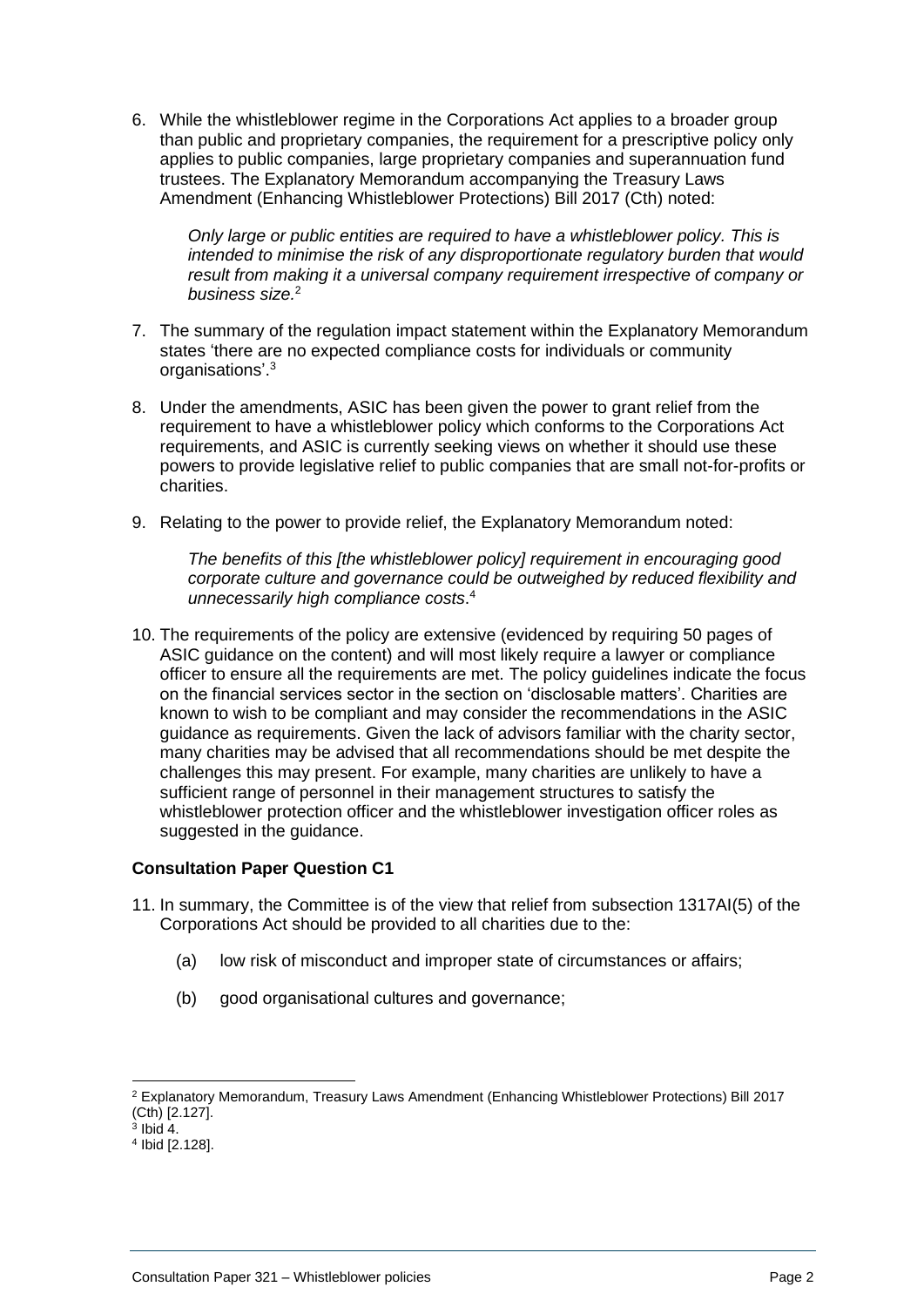- (c) high regulatory burden in compliance both in the drafting and the maintenance;
- (d) inappropriate content in the Corporations Act requirements reducing effectiveness of existing whistleblower policies of charities which are tailored to the risks, service area and management structures; and
- (e) application inconsistent across the sector, based on legal structure without any supporting evidence which identifies this structure as requiring more regulation.

#### Burden disproportionate to risk/benefit

- 12. The Committee considers the requirement for a whistleblower policy containing the detailed requirements set out in the Corporations Act and the ASIC guidance imposes a disproportionate regulatory burden on all charities which are public companies limited by guarantee, in relation to the risks of misconduct in the charitable sector by public companies and the benefits of encouraging more whistleblowers and therefore discouraging misconduct.
- 13. Many charities currently have whistleblower policies as part of their commitment to good governance and these will be drafted as appropriate to the charity's risks and management structure. The content requirements and level of detail set out in the Corporations Act and the ASIC guidance will generally not be appropriate to the charitable sector.
- 14. The requirement for regulating the content of whistleblower policies has arisen in the corporate and financial services sectors in relation to events unrelated to the charities sector. In the context of the whistleblower regime, there have been no concerns raised as to the risks and requirements in the charitable sector. It is generally recognised (and noted in the ACNC regulatory approach statement), that most people involved in charities are honest, act in good faith and try to do the right thing. There is a low rate of corporate crime and misconduct in charities and there is good culture and governance. Issues arising from historical wrongs and under current Royal Commissions are being addressed with regulatory changes specific to the area of service, in the same manner as this regulatory change has arisen in relation to the Banking Royal Commission.
- 15. There is no research or evidence to show or suggest that the charitable sector (and particularly the public companies limited by guarantee operating in the charitable sector) as a whole, present the same level of risk of the issues which the content requirements for whistleblower policies in the Corporations Act are seeking to address within the corporate and financial services sectors.
- 16. The regulatory burden in both time and cost, requiring lawyers or other advisors to review current processes, prepare a whistleblower policy (with all the required detail of areas of possible eligible disclosure and attempting to identify acceptable 'eligible recipients') and undergo the necessary training, would be not only a disproportionate, but also, an unreasonable burden for charities in relation to the risks that the regulation wishes to address and the benefits it wishes to achieve.
- 17. The charitable sector does not have ready or customary access to appropriate advisors or consultants to assist them with this specialised work, nor available funds to cover the associated costs. Application of funds for advisors and consultants as well as internal administration time will generally have to be taken from funds intended for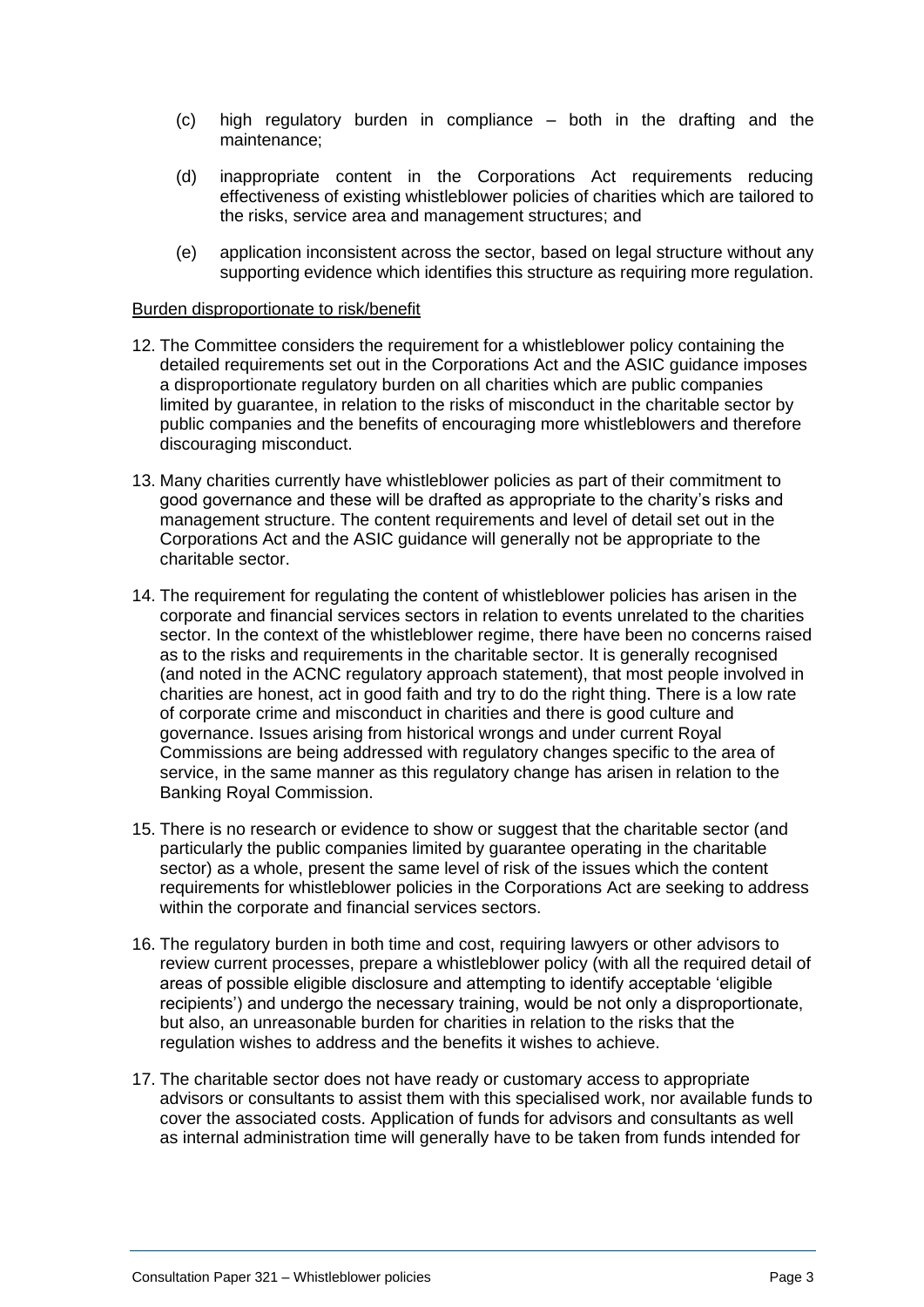pursuing the charitable purposes. This is of particular concern in light of increasing pressure and scrutiny on charities to ensure administration costs are kept low to maximise the application to the charitable purposes.

### Inconsistent requirements

- 18. Charities exist in a number of different legal structures, of which, public companies limited by guarantee is only a small percentage. The whistleblower policy content requirements is specifically targeted at large companies in the corporate sector. When considering the charitable sector as a whole, it is not consistent to require only a small part of this sector to have the regulatory cost and burden of ensuring they have whistleblower policies which include all the content required in the Corporations Act and ASIC guidance. The increased compliance burden may make the company limited by guarantee structure less appealing to new charities, while existing companies limited by guarantee may find themselves at a disadvantage as a result of the increased regulatory burden.
- 19. Any policy as to whistleblower protection in the charitable sector, should be made consistently across the sector after examination of the issues. This could be done through the dedicated charity regulator, the Australian Charities and Not-for-profits Commission (**ACNC**).
- 20. Indeed, one of the policy reasons for the establishment of a dedicated charity regulator was the recognition that the charity sector should be subject to appropriate and tailored regulation based on the unique circumstances of the charity sector. With the establishment of the ACNC, many of the obligations under the Corporations Act were 'switched off' in order to ensure that obligations imposed upon charities would be consistent across the sector, irrespective of the legal form of a charity. Importantly, there was also a recognition that charities should be subject to a more principle-based, and less prescriptive form of regulation. The imposition of the requirement to adopt a whistleblower policy on some charities based on legal structure is inconsistent with these policy objectives.
- 21. As such, a single type of legal structure should not be singled out without there being particular increased risks in relation to that legal structure. This is not the situation nor circumstance giving rise to the legislative requirement for the existence of, and content for, whistleblower policies.
- 22. There is no policy rationale nor risk basis to require charitable companies (and not other forms of charitable entities) to have such a detailed whistleblower policy. The Committee also notes that given the statement in the Explanatory Memorandum that there were no compliance costs expected for community organisations, it may be that consideration was not given to the impact of the law on charities (many 'community organisations' are established as companies limited by guarantee).

# **Consultation Paper Question C2**

- 23. The Committee submits that all public companies limited by guarantee which are registered charities with the ACNC should be exempted.
- 24. There seems no policy rationale for imposing the costs and regulatory burden of requiring a detailed whistleblower policy in the terms required in the Corporations Act on charities of any size.